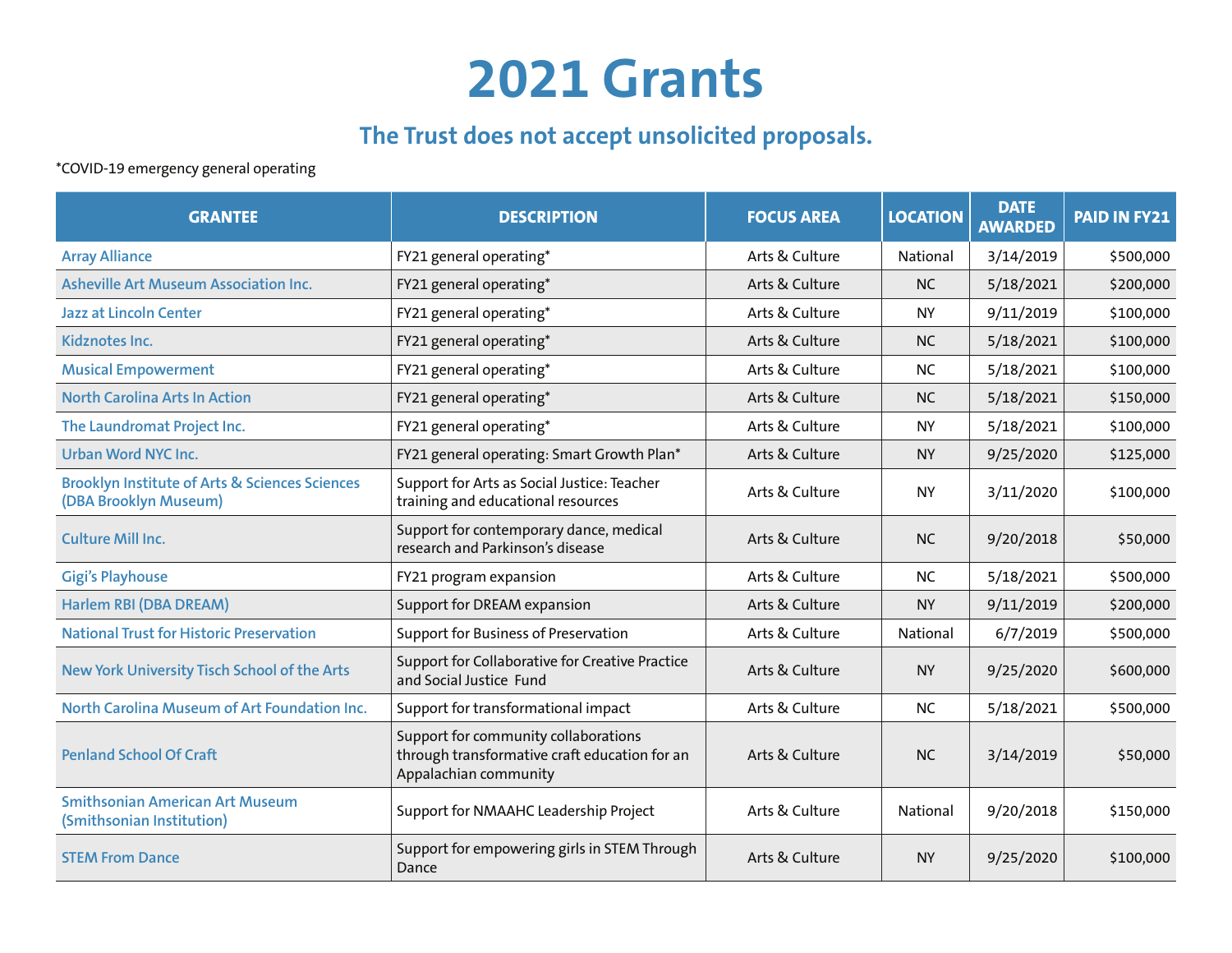| The Chamber Orchestra of the Triangle                    | Support for education and community<br>engagement                                                                                  | Arts & Culture               | <b>NC</b> | 9/11/2019  | \$100,000                               |
|----------------------------------------------------------|------------------------------------------------------------------------------------------------------------------------------------|------------------------------|-----------|------------|-----------------------------------------|
| <b>UNC-CH, Ackland Museum</b>                            | Support for strategic communications plan for<br>audience development                                                              | Arts & Culture               | <b>NC</b> | 6/8/2018   | \$200,000                               |
| <b>UNC-CH, Carolina Performing Arts</b>                  | Support for Southern Futures at Carolina<br>Performing Arts                                                                        | Arts & Culture               | <b>NC</b> | 9/25/2020  | \$300,000                               |
| <b>UNC-CH, Carolina Performing Arts</b>                  | Support for "Prince Moro," a new opera by<br>Rhiannon Giddens commissioned by Carolina<br>Performing Arts and Spoleto Festival USA | Arts & Culture               | <b>NC</b> | 12/14/2018 | \$50,000                                |
| UNC School of the Arts Foundation Inc. (UNCSA)           | Support for Fueling Access to Artistic Excellence                                                                                  | Arts & Culture               | <b>NC</b> | 6/7/2019   | \$1,500,000                             |
| <b>Urban Arts Partnership</b>                            | Support for capacity building grant                                                                                                | Arts & Culture               | <b>NY</b> | 3/11/2020  | \$50,000                                |
| <b>Voices Together</b>                                   | Support for online programming transition and<br>tech support                                                                      | Arts & Culture               | <b>NC</b> | 9/25/2020  | \$200,000                               |
|                                                          |                                                                                                                                    |                              |           |            | Total Arts & Culture Grants \$6,525,000 |
| <b>COMMUNITY DEVELOPMENT GRANTS</b>                      |                                                                                                                                    |                              |           |            |                                         |
| <b>AbekaM</b>                                            | FY21 general operating: PENSOLE Academy*                                                                                           | <b>Community Development</b> | National  | 6/7/2019   | \$300,000                               |
| <b>Birthright Africa</b>                                 | FY21 general operating and program expansion*                                                                                      | <b>Community Development</b> | <b>NY</b> | 9/25/2020  | \$75,000                                |
| <b>Bronx Defenders</b>                                   | FY21 general operating*                                                                                                            | <b>Community Development</b> | <b>NY</b> | 5/18/2021  | \$100,000                               |
| <b>Center for Racial Equity in Education (DBA CREED)</b> | FY21 general operating*                                                                                                            | <b>Community Development</b> | <b>NC</b> | 5/18/2021  | \$200,000                               |
| <b>Community Justice Project Inc.</b>                    | FY21 general operating*                                                                                                            | <b>Community Development</b> | FL.       | 5/18/2021  | \$150,000                               |
| <b>Culture Mill Inc.</b>                                 | FY21 capacity building*                                                                                                            | <b>Community Development</b> | <b>NC</b> | 5/18/2021  | \$225,000                               |
| <b>Echoing Green</b>                                     | FY21 general operating*                                                                                                            | <b>Community Development</b> | <b>NY</b> | 9/11/2019  | \$125,000                               |
| <b>Housing for New Hope</b>                              | FY21 general operating*                                                                                                            | <b>Community Development</b> | <b>NC</b> | 5/27/2021  | \$200,000                               |
| <b>Kenan Center Lockport</b>                             | FY21 general operating*                                                                                                            | <b>Community Development</b> | <b>NY</b> | 5/18/2021  | \$200,000                               |
| <b>National Black Justice Coalition Inc.</b>             | FY21 general operating*                                                                                                            | <b>Community Development</b> | National  | 12/11/2019 | \$100,000                               |
| <b>National Committee for Responsive Philanthropy</b>    | FY21 general operating*                                                                                                            | <b>Community Development</b> | National  | 12/2/2020  | \$75,000                                |
| Rethink Food NYC Inc.                                    | Support for East Harlem Restaurant Response<br>Program*                                                                            | <b>Community Development</b> | <b>NY</b> | 6/25/2021  | \$250,000                               |
| <b>Zeal Capital (through America Needs You)</b>          | FY21 general operating*                                                                                                            | <b>Community Development</b> | <b>NY</b> | 12/2/2020  | \$200,000                               |
| <b>Berea College</b>                                     | Support to accelerate place-based outcomes                                                                                         | <b>Community Development</b> | KY        | 9/25/2020  | \$125,000                               |
| <b>Campaign for Black Male Achievement (CBMA)</b>        | Support to strengthen and expand efforts in<br><b>BMA</b> field-building                                                           | <b>Community Development</b> | <b>NY</b> | 12/14/2018 | \$300,000                               |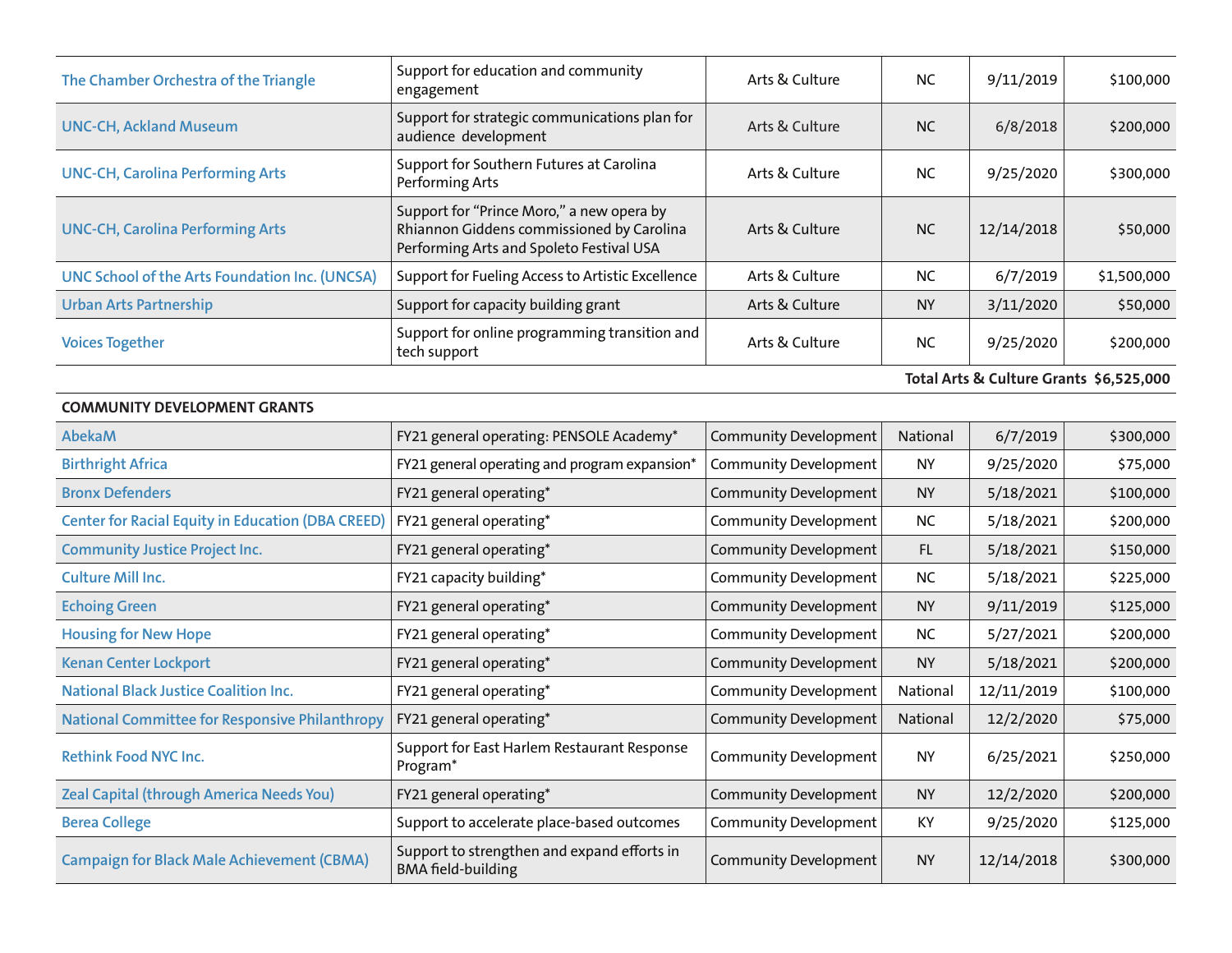| <b>Center for Working Families Fund</b>                                                | Support for Black Men Build                                                                                             | <b>Community Development</b> | National  | 12/2/2020  | \$150,000   |
|----------------------------------------------------------------------------------------|-------------------------------------------------------------------------------------------------------------------------|------------------------------|-----------|------------|-------------|
| <b>Cities United</b>                                                                   | Support for Campaign for Black Male<br>Achievement (CBMA) to strengthen and<br>expand its efforts in BMA field-building | <b>Community Development</b> | KY        | 12/14/2018 | \$500,000   |
| <b>Color of Change Education Fund Inc.</b>                                             | Support for Narrative Change Project                                                                                    | <b>Community Development</b> | National  | 9/20/2018  | \$100,000   |
| <b>Community Justice Project Inc.</b>                                                  | Support to advance inclusive development in<br>Miami                                                                    | <b>Community Development</b> | FL.       | 9/11/2019  | \$100,000   |
| <b>Congressional Hispanic Caucus Institute Inc.</b>                                    | Support to inspire, connect and empower<br>emerging Latinx leaders                                                      | <b>Community Development</b> | National  | 12/11/2019 | \$100,000   |
| Home Builders Association of Durham, Orange<br>and Chatham Counties Foundation Inc.    | Support for Education and Workforce<br><b>Innovation Program</b>                                                        | <b>Community Development</b> | <b>NC</b> | 5/18/2021  | \$150,000   |
| <b>Inspiring Minds</b>                                                                 | Support for Project OASIS (Opportunity and<br><b>Access Solutions Impacting Success)</b>                                | <b>Community Development</b> | National  | 9/25/2020  | \$125,000   |
| Joshua Tabernacle Missionary Baptist Church<br>Properties Inc.                         | Support for Joshua Community Connectors<br><b>Building Project</b>                                                      | <b>Community Development</b> | KY        | 12/11/2019 | \$100,000   |
| <b>Liberation Ventures</b>                                                             | Support for Serving as an Ecosystem Catalyst<br>for Racial Repair in the United States program                          | <b>Community Development</b> | National  | 9/25/2020  | \$250,000   |
| <b>Louisville Metro Government</b><br>(through the Community Foundation of Louisville) | Support for Russell: A Place of Promise                                                                                 | <b>Community Development</b> | KY        | 6/8/2018   | \$2,000,000 |
| Moriah Fund (through Lawyers Committee for<br><b>Civil Rights Under Law)</b>           | Support for Black Voices for Black Justice Fund                                                                         | <b>Community Development</b> | <b>NY</b> | 12/2/2020  | \$150,000   |
| <b>Nature 4 Justice</b>                                                                | Support to create learning networks studying<br>climate adaptation change by African<br>American farmers                | <b>Community Development</b> | National  | 12/2/2020  | \$125,000   |
| <b>Neighborhood Associates Corporation</b>                                             | Support for Families are Artists, Creators, and<br>Teachers replication project                                         | <b>Community Development</b> | National  | 12/11/2019 | \$100,000   |
| <b>New Leaders Inc.</b>                                                                | Support for customized, job-embedded<br>approach to leadership development                                              | <b>Community Development</b> | <b>NY</b> | 3/11/2020  | \$100,000   |
| <b>Nonprofit Finance Fund</b>                                                          | Support for Black Leadership Family program                                                                             | <b>Community Development</b> | <b>NY</b> | 9/11/2019  | \$200,000   |
| <b>Opa-locka Community Development Corp.</b>                                           | Support for capacity building for equitable<br>futures                                                                  | <b>Community Development</b> | FL.       | 9/11/2019  | \$75,000    |
| <b>Say Yes Buffalo</b>                                                                 | Support for Buffalo's youth employment System                                                                           | <b>Community Development</b> | <b>NY</b> | 9/11/2019  | \$50,000    |
| St. Joseph's Villa                                                                     | Support for housing and nutritional services                                                                            | <b>Community Development</b> | VA        | 5/18/2021  | \$200,000   |
| The Allapattah Collaborative CDC                                                       | Support for placemaking and community<br>ownership using Main Street approach and CLT<br>shared equity model            | <b>Community Development</b> | FL        | 9/25/2020  | \$125,000   |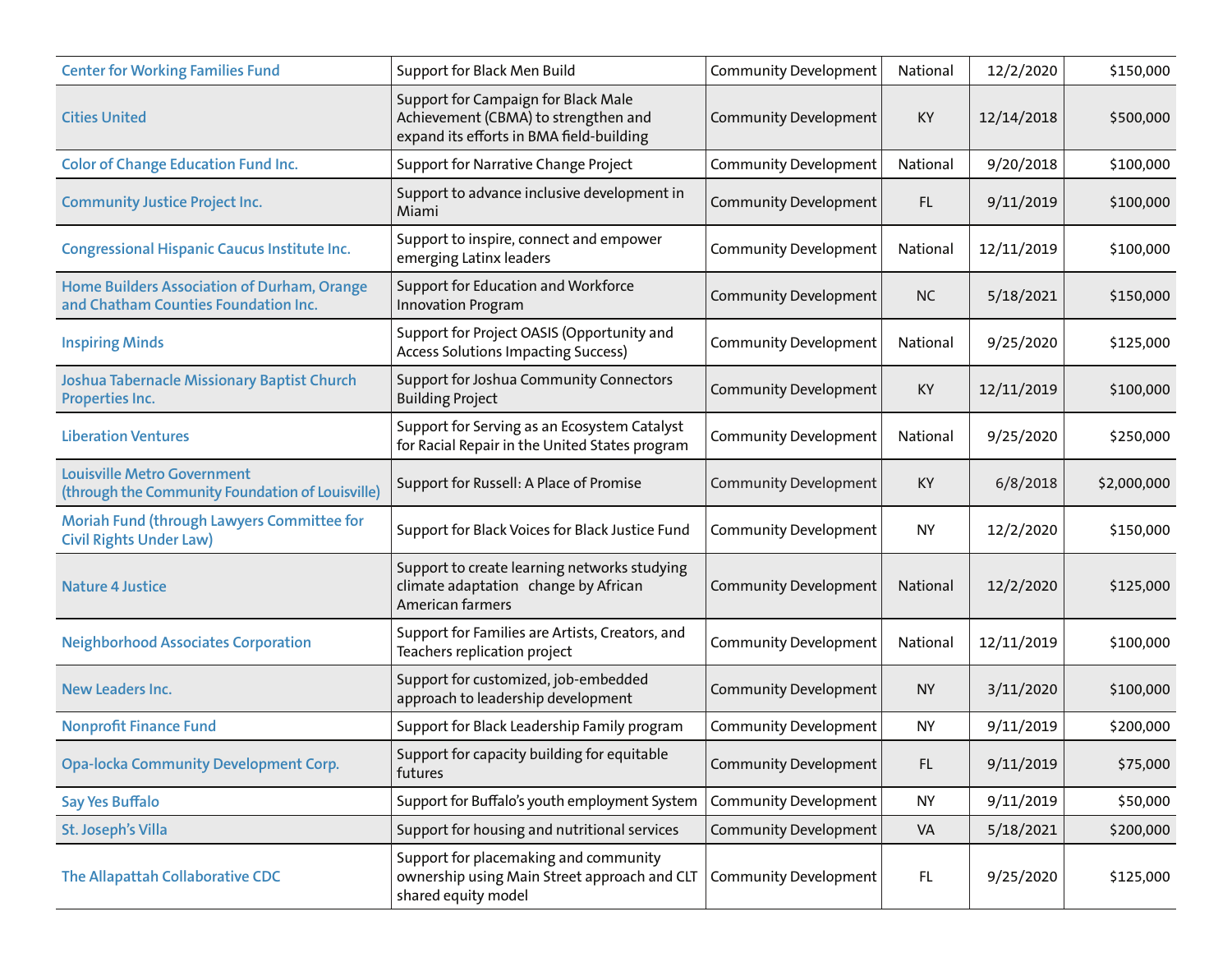| <b>UNC-CH</b>                                  | Support for whole community health project in<br>Edgecombe and Robeson counties                       | Community Development        | <b>NC</b> | 12/2/2020  | \$285,000 |
|------------------------------------------------|-------------------------------------------------------------------------------------------------------|------------------------------|-----------|------------|-----------|
| <b>UNC-CH</b>                                  | Support for Whole Community Connection:<br>Community-Academic Partnerships for a<br>Thriving Rural NC | <b>Community Development</b> | <b>NC</b> | 12/2/2020  | \$676,000 |
| United Way of the Greater Triangle             | Support for Hayti Reborn: Durham Equity Project                                                       | Community Development        | <b>NC</b> | 9/25/2020  | \$400,000 |
| UNC School of the Arts Foundation Inc. (UNCSA) | Support for Happy Hill Arts                                                                           | <b>Community Development</b> | <b>NC</b> | 12/14/2018 | \$25,000  |

**Total Community Development Grants \$8,711,000**

| <b>HEALTH &amp; HUMAN SERVICES GRANTS</b>                           |                         |                                    |           |           |           |
|---------------------------------------------------------------------|-------------------------|------------------------------------|-----------|-----------|-----------|
| <b>Chrysalis House Inc.</b>                                         | FY21 general operating* | Health & Human Services            | <b>KY</b> | 5/18/2021 | \$100,000 |
| <b>City Harvest Inc.</b>                                            | FY21 general operating* | Health & Human Services            | <b>NY</b> | 9/25/2020 | \$250,000 |
| <b>Club Nova Community Inc.</b>                                     | FY21 general operating* | Health & Human Services            | <b>NC</b> | 5/18/2021 | \$500,000 |
| <b>Community Food Bank of New Jersey Inc.</b>                       | FY21 general operating* | <b>Health &amp; Human Services</b> | <b>NY</b> | 9/25/2020 | \$100,000 |
| <b>El Centro Hispano</b>                                            | FY21 general operating* | Health & Human Services            | <b>NC</b> | 5/18/2021 | \$150,000 |
| <b>El Futuro</b>                                                    | FY21 general operating* | Health & Human Services            | <b>NC</b> | 5/18/2021 | \$150,000 |
| El Sol Jupiter's Neighborhood Resource Center Inc.                  | FY21 general operating* | Health & Human Services            | FL.       | 5/18/2021 | \$150,000 |
| <b>Equal Justice Initiative</b>                                     | FY21 general operating* | Health & Human Services            | National  | 5/18/2021 | \$250,000 |
| <b>Essie Justice Group</b>                                          | FY21 general operating* | Health & Human Services            | National  | 5/18/2021 | \$150,000 |
| <b>Farmworker Coordinating Council of Palm Beach</b><br>County Inc. | FY21 general operating* | Health & Human Services            | FL.       | 5/18/2021 | \$100,000 |
| Feed More Inc.                                                      | FY21 general operating* | Health & Human Services            | VA        | 9/25/2020 | \$250,000 |
| <b>Feeding South Florida Inc.</b>                                   | FY21 general operating* | Health & Human Services            | FL.       | 9/25/2020 | \$250,000 |
| <b>FeedMore WNY</b>                                                 | FY21 general operating* | Health & Human Services            | <b>NY</b> | 9/25/2020 | \$250,000 |
| <b>Food Bank for New York City</b>                                  | FY21 general operating* | Health & Human Services            | <b>NY</b> | 9/25/2020 | \$250,000 |
| Food Bank of Central & Eastern NC Inc.                              | FY21 general operating* | Health & Human Services            | <b>NC</b> | 9/25/2020 | \$250,000 |
| FoodChain Inc.                                                      | FY21 general operating* | Health & Human Services            | KY        | 5/18/2021 | \$150,000 |
| <b>God's Pantry Food Bank Inc.</b>                                  | FY21 general operating* | Health & Human Services            | KY        | 9/25/2020 | \$250,000 |
| <b>Island Harvest Ltd.</b>                                          | FY21 general operating* | Health & Human Services            | <b>NY</b> | 9/25/2020 | \$100,000 |
| <b>Jeremiah Program</b>                                             | FY21 general operating* | Health & Human Services            | <b>NY</b> | 5/20/2021 | \$300,000 |
| <b>LGBTQ+ Center of Durham</b>                                      | FY21 general operating* | Health & Human Services            | <b>NC</b> | 5/18/2021 | \$150,000 |
| Long Island Cares Inc.                                              | FY21 general operating* | Health & Human Services            | <b>NY</b> | 9/25/2020 | \$100,000 |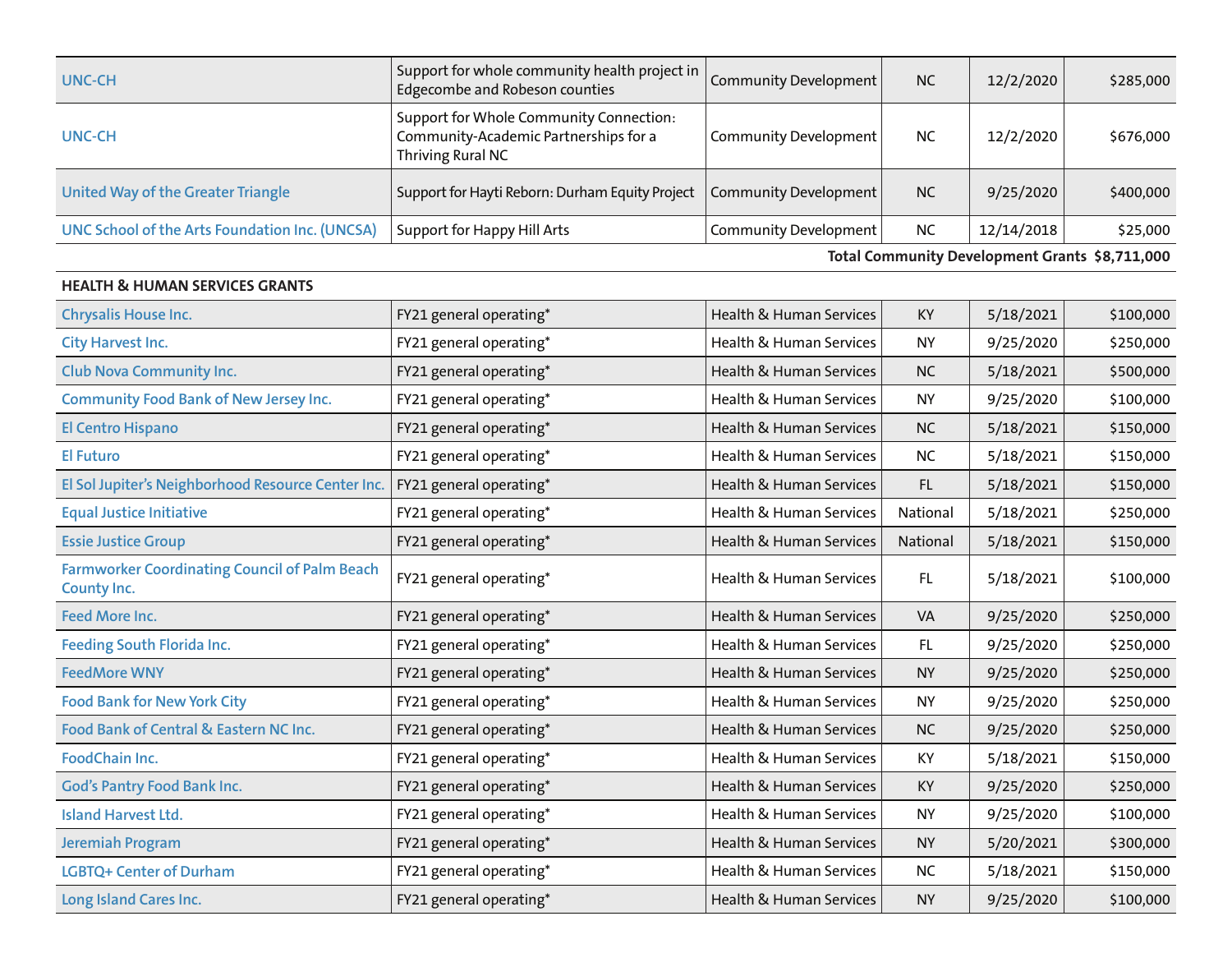| <b>New York Common Pantry</b>                                         | FY21 general operating*                                                                                                                | Health & Human Services            | <b>NY</b> | 5/20/2021  | \$150,000 |
|-----------------------------------------------------------------------|----------------------------------------------------------------------------------------------------------------------------------------|------------------------------------|-----------|------------|-----------|
| <b>North Carolina Justice Center</b>                                  | FY21 general operating*                                                                                                                | Health & Human Services            | <b>NC</b> | 5/18/2021  | \$150,000 |
| <b>Orange County Rape Crisis Center</b>                               | FY21 general operating*                                                                                                                | Health & Human Services            | <b>NC</b> | 5/18/2021  | \$100,000 |
| <b>Overtown Youth Center</b>                                          | FY21 general operating*                                                                                                                | Health & Human Services            | FL.       | 5/18/2021  | \$250,000 |
| <b>Portlight Strategies</b>                                           | FY21 general operating*                                                                                                                | Health & Human Services            | SC        | 5/18/2021  | \$200,000 |
| The Safe Haven Community Resource Center Inc.                         | FY21 general operating: LiveFresh*                                                                                                     | Health & Human Services            | FL.       | 5/18/2021  | \$100,000 |
| The Salvation Army Lockport Corps                                     | FY21 general operating*                                                                                                                | Health & Human Services            | <b>NY</b> | 5/18/2021  | \$150,000 |
| <b>TROSA</b>                                                          | FY21 general operating*                                                                                                                | Health & Human Services            | <b>NC</b> | 5/18/2021  | \$150,000 |
| <b>Urban Ministries Of Durham Inc.</b>                                | FY21 general operating*                                                                                                                | Health & Human Services            | <b>NC</b> | 5/18/2021  | \$150,000 |
| <b>Veterans Leadership Council of North Carolina-</b><br><b>CARES</b> | FY21 general operating*                                                                                                                | Health & Human Services            | <b>NC</b> | 5/18/2021  | \$250,000 |
| <b>Voices Together</b>                                                | FY21 general operating*                                                                                                                | Health & Human Services            | <b>NC</b> | 5/18/2021  | \$150,000 |
| <b>Boys &amp; Girls Clubs Of Metro Richmond</b>                       | Support for program during expansion                                                                                                   | Health & Human Services            | VA        | 6/1/2021   | \$200,000 |
| <b>Bronx Defenders</b>                                                | Support for community engagement and early<br>advocacy                                                                                 | Health & Human Services            | <b>NY</b> | 3/11/2020  | \$150,000 |
| <b>Center for Racial Equity in Education (DBA CREED)</b>              | Support to expand capacity and impact                                                                                                  | Health & Human Services            | <b>NC</b> | 3/11/2020  | \$55,000  |
| El Sol Jupiter's Neighborhood Resource Center Inc.                    | Support for Journey to Self-Sufficiency                                                                                                | Health & Human Services            | FL.       | 3/11/2020  | \$100,000 |
| <b>Florida Veterans Foundation</b>                                    | Support for Forgotten Warrior Project of Palm<br>Beach                                                                                 | <b>Health &amp; Human Services</b> | FL.       | 9/11/2019  | \$100,000 |
| FoodChain Inc.                                                        | Support for Better Health initiative                                                                                                   | Health & Human Services            | KY        | 6/7/2019   | \$100,000 |
| <b>Movement of Youth (DBA Mentor NC)</b>                              | Support for Mentor NC: My Brother's and<br>Sister's Keeper                                                                             | Health & Human Services            | <b>NC</b> | 10/14/2020 | \$200,000 |
| <b>National CARES Mentoring Movement</b>                              | Support for blueprint to dismantle Black<br>poverty, using culturally- anchored, healing-<br>centered programming                      | Health & Human Services            | <b>NY</b> | 12/2/2020  | \$100,000 |
| <b>Never Whisper Justice</b>                                          | Support for storytelling project                                                                                                       | Health & Human Services            | National  | 3/14/2019  | \$75,000  |
| <b>Orange County Rape Crisis Center</b>                               | Support for Community of Care: Expanding<br>access to trauma-informed therapy for<br>Survivors of sexual violence                      | Health & Human Services            | <b>NC</b> | 3/11/2020  | \$75,000  |
| <b>StepUp Durham</b>                                                  | Support to expand employment training and<br>financial literacy for underserved residents to<br>address equity and diversity in Durham | <b>Health &amp; Human Services</b> | <b>NC</b> | 3/14/2019  | \$75,000  |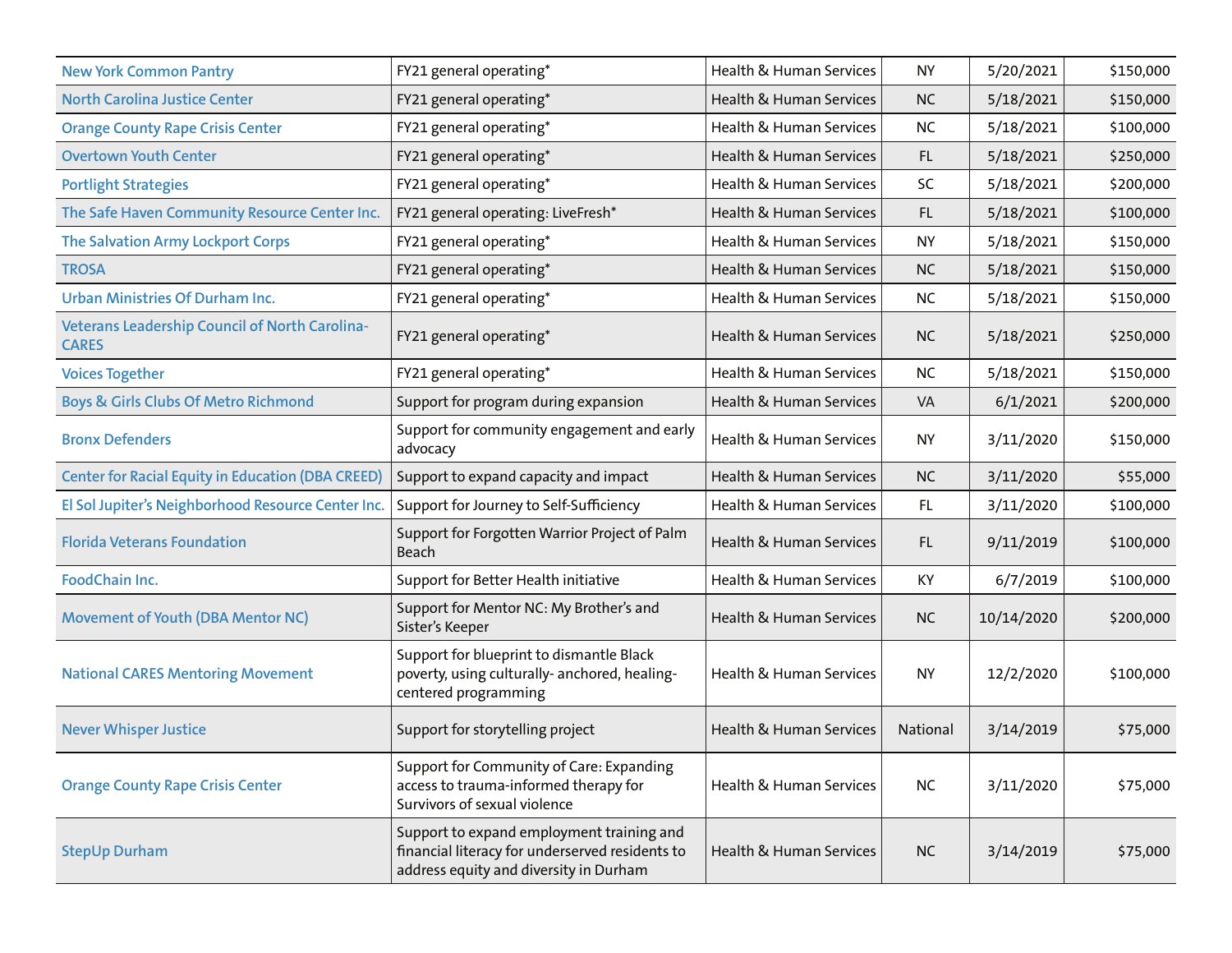| The Steve Fund (Stephen C. Rose Legacy<br>Foundation)          | Support to elevate the mental health and<br>emotional wellbeing of girls and women of<br>color | <b>Health &amp; Human Services</b> | National  | 9/25/2020 | \$200,000 |
|----------------------------------------------------------------|------------------------------------------------------------------------------------------------|------------------------------------|-----------|-----------|-----------|
| <b>UNC Health Foundation</b>                                   | FY21 general operating: Rural Inter-professional<br>Health Initiative (RIPHI)                  | <b>Health &amp; Human Services</b> | <b>NC</b> | 12/2/2020 | \$300,000 |
| UNC-CH                                                         | Support for RIPHI community outreach<br>coordinator                                            | <b>Health &amp; Human Services</b> | <b>NC</b> | 9/20/2018 | \$75,000  |
| Veterans Leadership Council of North Carolina-<br><b>CARES</b> | Support for Veterans Life Center Coordinated<br>Care Program                                   | <b>Health &amp; Human Services</b> | <b>NC</b> | 3/11/2020 | \$100,000 |

**Total Health & Human Services Grants \$7,905,000**

| <b>HIGHER EDUCATION GRANTS</b>                                    |                                                                                              |                         |                 |            |           |
|-------------------------------------------------------------------|----------------------------------------------------------------------------------------------|-------------------------|-----------------|------------|-----------|
| <b>Bard College</b>                                               | FY21 general operating: BARD Prison Initiative*                                              | <b>Higher Education</b> | <b>NY</b>       | 5/20/2021  | \$300,000 |
| The Foundation for City College<br>(The City College of New York) | Support for sustaining excellence in the face of<br>a public health crisis*                  | <b>Higher Education</b> | <b>NY</b>       | 9/25/2020  | \$200,000 |
| <b>Bard College</b>                                               | Support for Brothers At: Collegiate Mentoring                                                | <b>Higher Education</b> | <b>NY</b>       | 6/7/2019   | \$100,000 |
| <b>Columbia University Teacher's College</b>                      | <b>Support for Principals Academy</b>                                                        | <b>Higher Education</b> | <b>NY</b>       | 6/7/2019   | \$200,000 |
| <b>Duke University</b>                                            | Support for racial equity, youth development<br>and social justice programs                  | <b>Higher Education</b> | <b>NC</b>       | 12/11/2019 | \$50,000  |
| <b>Flagler College Inc.</b>                                       | Support for scholarships, action committees,<br>tech upgrade                                 | <b>Higher Education</b> | FL.             | 10/5/2020  | \$200,000 |
| Florida International University Foundation Inc.                  | Support for Richard M. Krasno Foyer                                                          | <b>Higher Education</b> | FL.             | 12/2/2020  | \$250,000 |
| <b>Kentucky State University</b>                                  | Support for Summer Enrichment Program                                                        | <b>Higher Education</b> | KY              | 6/7/2019   | \$75,000  |
| <b>Management Leadership for Tomorrow</b>                         | Support to ensure economic mobility for<br>students of color                                 | <b>Higher Education</b> | <b>National</b> | 12/2/2020  | \$200,000 |
| <b>Morehouse College</b>                                          | Support for Morehouse College Laboratory School                                              | <b>Higher Education</b> | GA              | 9/25/2020  | \$200,000 |
| New York University Tisch School of the Arts                      | Support for Kenan Scholarship & Cohort<br>Convening                                          | <b>Higher Education</b> | <b>NY</b>       | 9/11/2019  | \$200,000 |
| North Carolina Central University Foundation Inc.                 | Support for B.R.I.D.G.E.S Project                                                            | <b>Higher Education</b> | <b>NC</b>       | 6/7/2019   | \$100,000 |
| <b>UNC-CH, Law Foundation Inc. (UNC Law School)</b>               | Support for The Carolina Law and<br>Entrepreneurship Institute                               | <b>Higher Education</b> | <b>NC</b>       | 4/6/2018   | \$530,000 |
| <b>UNCW Foundation Inc.</b>                                       | Support for third Global Marine Science Summit                                               | <b>Higher Education</b> | <b>NC</b>       | 12/2/2020  | \$100,000 |
| United Negro College Fund Inc.                                    | Support for HBCU and UNCF sustainability project                                             | <b>Higher Education</b> | DC              | 12/2/2020  | \$200,000 |
| <b>University of Miami Frost School of Music</b>                  | Support for Creating Pathways to Success<br>through creativity and musical skill development | <b>Higher Education</b> | FL.             | 12/14/2018 | \$200,000 |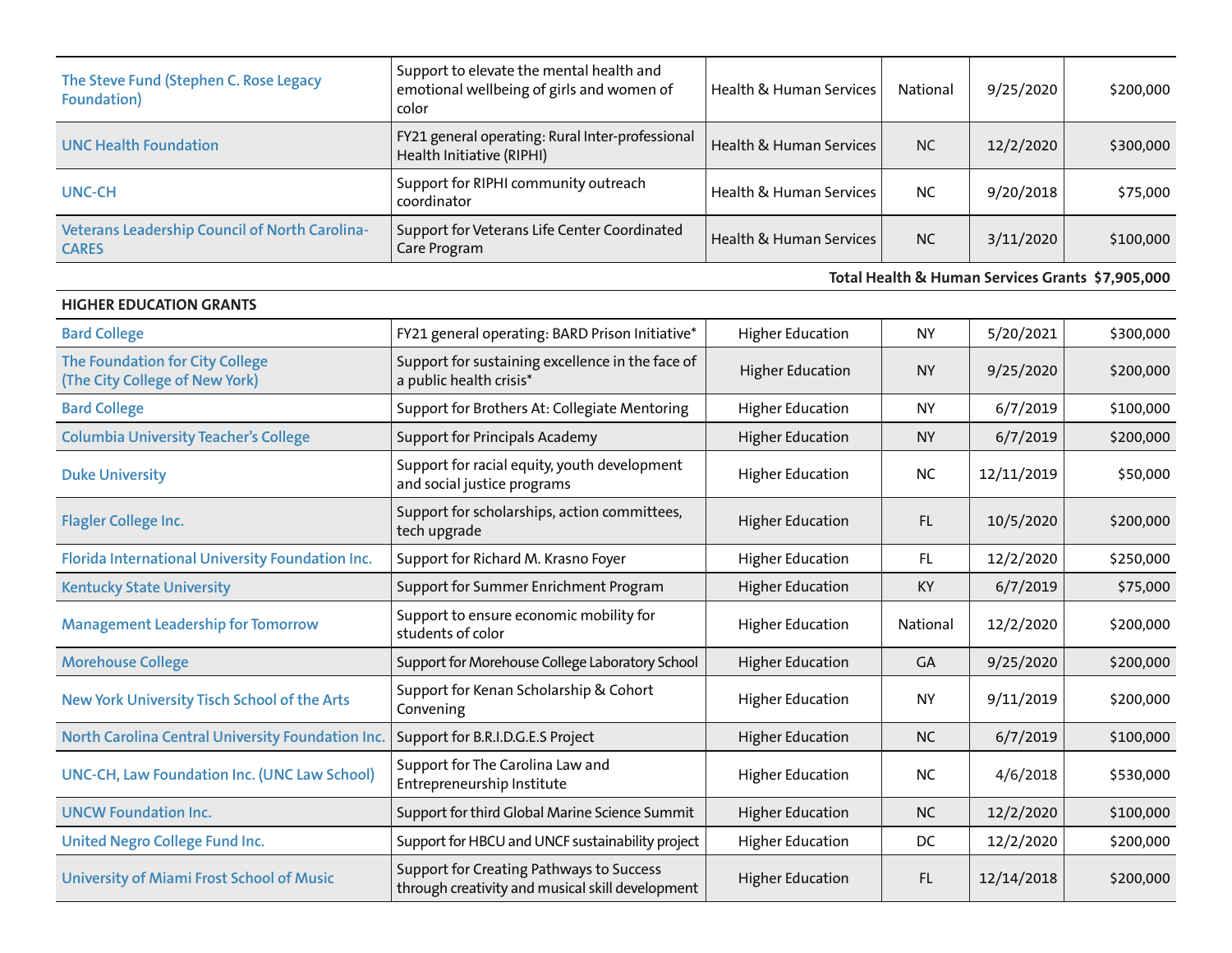| University of Pennsylvania | Support for the implementation of the<br>Partnership for Social and Economic Mobility +<br>  Social Mobility Impact Fund | <b>Higher Education</b> | <b>PA</b> | 12/2/2020 | \$200,000 |
|----------------------------|--------------------------------------------------------------------------------------------------------------------------|-------------------------|-----------|-----------|-----------|
|----------------------------|--------------------------------------------------------------------------------------------------------------------------|-------------------------|-----------|-----------|-----------|

**Total Higher Education Grants \$3,305,000**

| <b>K-12 EDUCATION GRANTS</b>                                     |                                                                       |               |           |            |           |
|------------------------------------------------------------------|-----------------------------------------------------------------------|---------------|-----------|------------|-----------|
| <b>Book Harvest</b>                                              | FY21 general operating*                                               | K12 Education | <b>NC</b> | 5/18/2021  | \$100,000 |
| <b>Durham Nativity School</b>                                    | FY21 general operating*                                               | K12 Education | <b>NC</b> | 5/28/2021  | \$200,000 |
| <b>Estella's Brilliant Bus</b>                                   | FY21 general operating*                                               | K12 Education | FL.       | 5/18/2021  | \$100,000 |
| Leadership Academy for Young Women Inc.<br>(DBA GLOW Academy)    | FY21 general operating*                                               | K12 Education | NC.       | 5/18/2021  | \$200,000 |
| <b>National Dance Institute Inc.</b>                             | FY21 general operating*                                               | K12 Education | <b>NY</b> | 5/18/2021  | \$150,000 |
| <b>NYC Salt Inc.</b>                                             | FY21 general operating*                                               | K12 Education | <b>NY</b> | 9/25/2020  | \$75,000  |
| Partnership for Appalachian Girls' Education<br>(PAGE)           | FY21 general operating*                                               | K12 Education | <b>NC</b> | 5/18/2021  | \$150,000 |
| <b>SEED Foundation Inc.</b>                                      | FY21 general operating: SEED Miami*                                   | K12 Education | National  | 5/18/2021  | \$200,000 |
| <b>STEM From Dance</b>                                           | FY21 general operating*                                               | K12 Education | <b>NY</b> | 5/18/2021  | \$100,000 |
| <b>Student U</b>                                                 | FY21 general operating*                                               | K12 Education | <b>NC</b> | 5/18/2021  | \$200,000 |
| <b>Student U</b>                                                 | FY21 general operating*                                               | K12 Education | <b>NC</b> | 12/11/2019 | \$100,000 |
| <b>UNC-CH, Morehead Planetarium and Science</b><br><b>Center</b> | FY21 general operating*                                               | K12 Education | NC.       | 5/18/2021  | \$100,000 |
| Anna Julia Cooper Episcopal School                               | Support for school expansion                                          | K12 Education | <b>VA</b> | 6/1/2021   | \$200,000 |
| <b>Book Harvest</b>                                              | <b>Support for Parent Power</b>                                       | K12 Education | <b>NC</b> | 12/11/2019 | \$75,000  |
| <b>Camelback Ventures Inc.</b>                                   | Capacity support: Education Innovators of Color                       | K12 Education | National  | 9/25/2020  | \$100,000 |
| <b>Cristo Rey Richmond</b>                                       | Support for Corporate Readiness Institute                             | K12 Education | VA        | 5/28/2021  | \$200,000 |
| <b>Eagle Academy Foundation</b>                                  | Support for Eagle Flight: Post-Secondary<br>Success Initiative (PSSI) | K12 Education | <b>NY</b> | 12/14/2018 | \$300,000 |
| Leadership Academy for Young Women Inc.<br>(DBA GLOW Academy)    | Support for GLOW College Bound program                                | K12 Education | <b>NC</b> | 3/11/2020  | \$150,000 |
| <b>National Center for Families Learning Inc.</b>                | Support for Sharon Darling Innovation Fund                            | K12 Education | KY        | 12/11/2019 | \$125,000 |
| <b>PBS North Carolina</b>                                        | Support for Filling the Early Education Equity<br>Gap initiative      | K12 Education | <b>NC</b> | 6/5/2020   | \$175,000 |
| <b>SEED Foundation Inc.</b>                                      | Support for The Path To Permanence                                    | K12 Education | National  | 3/11/2020  | \$150,000 |